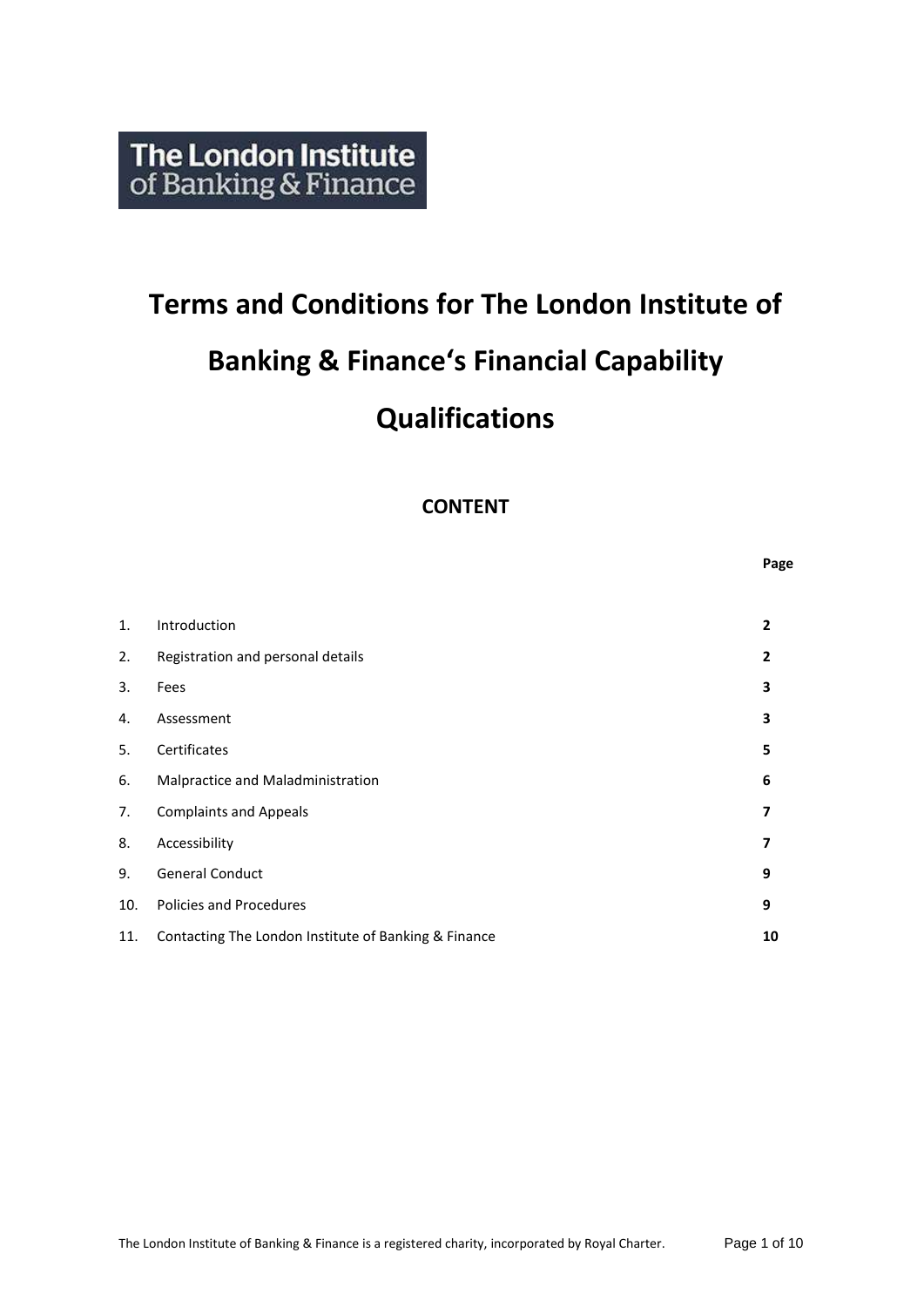## **1. Introduction**

- 1.1 These terms and conditions are applicable to all centres delivering The London Institute of Banking & Finance's financial capability qualifications. Centres approved by The London Institute of Banking & Finance to deliver financial capability qualifications and to undertake responsibilities on behalf of the student, must ensure their full compliance with these Terms and Conditions. Approved centres are organisations who are involved with any part of the delivery of qualifications on behalf of The London Institute of Banking & Finance*.* Centres may be schools, colleges or any other approved location where the delivery of learning, including teaching and / or assessments leading to a qualification, is conducted. For further information on becoming an approved centre refer to the Centre Arrangements Policy.
- 1.2 It is essential that centres familiarise themselves with the policies listed in section 10 as well as the qualification handbooks.

## **2. Registration and personal details**

- 2.1 The London Institute of Banking & Finance keeps centres up to date with changes to any qualification or unit during their period of study. Such communications will be undertaken predominantly by email, but may include telephone, letter, text message and / or via our websites (**www.mylibf.com** or **www.libf.ac.uk)** as appropriate.
- 2.2 It is the responsibility of the centre to read all such communications, keep abreast of changes published via our websites and raise with us in a timely manner any circumstances that may affect their students studies.
- 2.3 It is a core requirement that the centre has access to email and the internet throughout their delivery of our qualifications. It is the responsibility of the centre to provide up-to-date contact and other information to us at registration and to maintain that data either by advising the Financial Capability team or by updating the information online at **www.mylibf.com** using their secure login details.
- 2.4 Centres must inform us of the names of staff members involved with the administration and teaching of the qualifications. Only these authorised personnel will be permitted access to the information online at **www.mylibf.com.** Centres must inform us when staff members leave or change roles.
- 2.5 Registrations must be submitted electronically by the centre at least four weeks prior to booking examinations. For the Certificate in Financial Education (CeFE), the Certificate in Financial Studies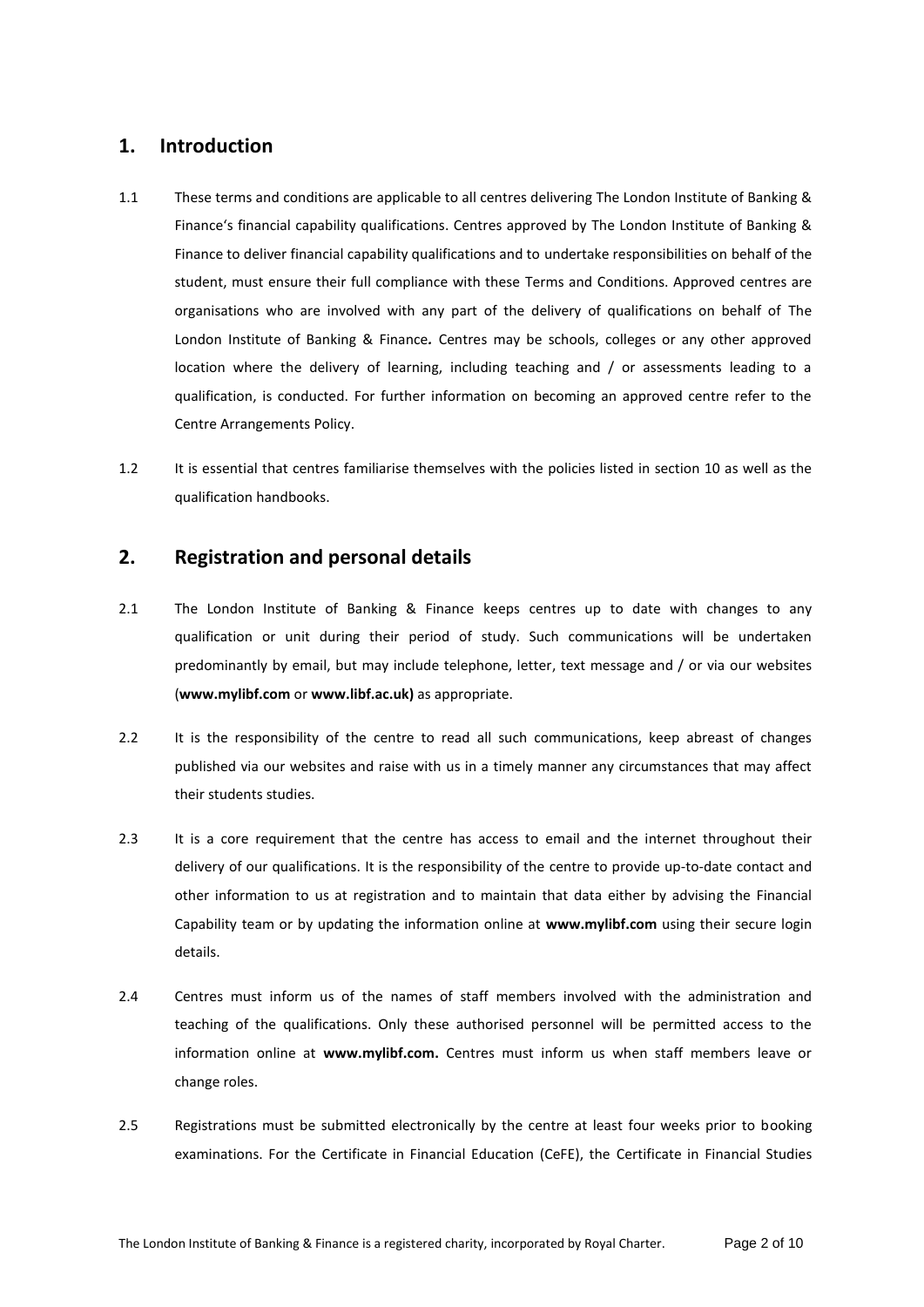(CeFS) and the Diploma in Financial Studies (DipFS) the registrations must be received by the date specified in the qualification handbook.

- 2.6 It is important that the student's qualification and unit registration information is accurately recorded. This will be quoted in their registration confirmation email, and it is the centre's responsibility to check these details and advise us of any amendments if appropriate.
	- **Full name**: the name that a student uses when completing their registration form will be the name that will be held on our database. This will be the name that will appear on any certificates generated for the student. It should be their legal name as it appears on other documents such as passports, driving licence, etc. If the name held by us is incorrect, the centre must notify us as soon as they receive their registration confirmation email.
	- **Address**: the address held on our database should be that of the centre who is responsible for the student's registration.
	- **Units**: the unit (s) that a student has been registered for is shown in the registration confirmation email.

## **3. Fees**

- 3.1 The fee (s) that the centres pay for their student registrations include access to all study materials and an examination attempt at each unit. Fees paid for CeFS and DipFS registrations also include examination resit attempts. Centres are invoiced at the end of each calendar month.
- 3.2 For centres delivering through the SQA, charges may vary, and all payments are to be made through the SQA.
- 3.3 If a student registration is withdrawn or cancelled within the time period stated in the qualification handbook, the fees paid will be refunded providing the student (s) have not been entered for or attempted any examinations within this period.

## **4. Assessment**

4.1 All programmes of study leading to an award of The London Institute of Banking & Finance include formal assessment to test that the student has met the intended learning outcomes of the qualification. Assessment for Financial Capability qualifications is by examination only.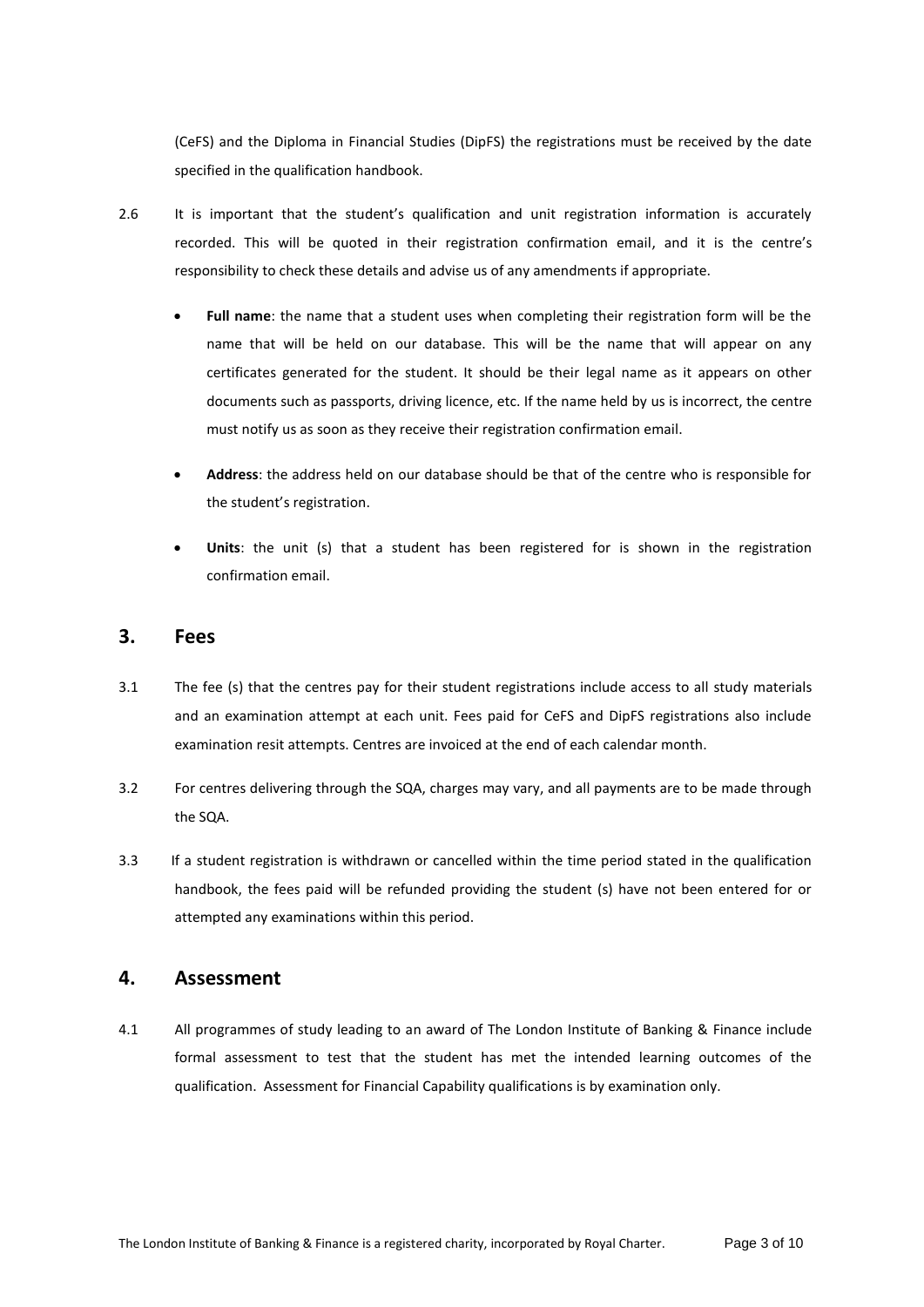#### **Examinations**

- 4.2 Examinations may be held on either set days or on demand depending on the qualification. The qualification handbook details the particular requirements related to the holding of examinations and the essential dates and deadlines for examinations held on set days.
- 4.3 Examinations available on demand may be sat as either paper-based examinations or electronically via LIBF e-test*.* Examinations sat in a paper-based format require the centre to contact us with at least two weeks notice. Examinations sat via LIBF e-test are downloaded and conducted 'in house' by a centre and it is recommended examinations are downloaded one to two days prior to the examination date.
- 4.4 Centres must familiarise themselves with the examination instructions for conducting our examinations as detailed in the qualification handbooks. Following a paper based examination it is essential that the assessment material is returned as per the examination instructions. Failure to comply with the examination instructions or to return the material as required will require a full explanation which could cause a significant delay to the publication of results, and may constitute centre maladministration.
- 4.5 Examination scripts, answer books and answer sheets remain the property of The London Institute of Banking & Finance.
- 4.6 Examination scripts may be anonymised and used as exemplars that are made available on the course website.

#### **Results**

- 4.7 All assessment results are released via [www.mylibf.com.](http://www.mylibf.com/) Results will **NOT** be given by telephone or email.
- 4.8 Results for the multiple choice on demand paper based examinations are made available within 72 hours of receipt of all required examinations material.
- 4.9 Results for examinations sat via LIBF e-test are available to print immediately after a learner has completed the examination. Centres must upload the results to us following the examination. Once uploaded, the results will then appear on [www.mylibf.com](http://www.mylibf.com/)**.**
- 4.10 Results release dates for written examinations held on set days are available in the qualification handbooks and are published along with the associated grade boundaries.
- 4.11 All unit results remain provisional until the confirmation of the final qualification result.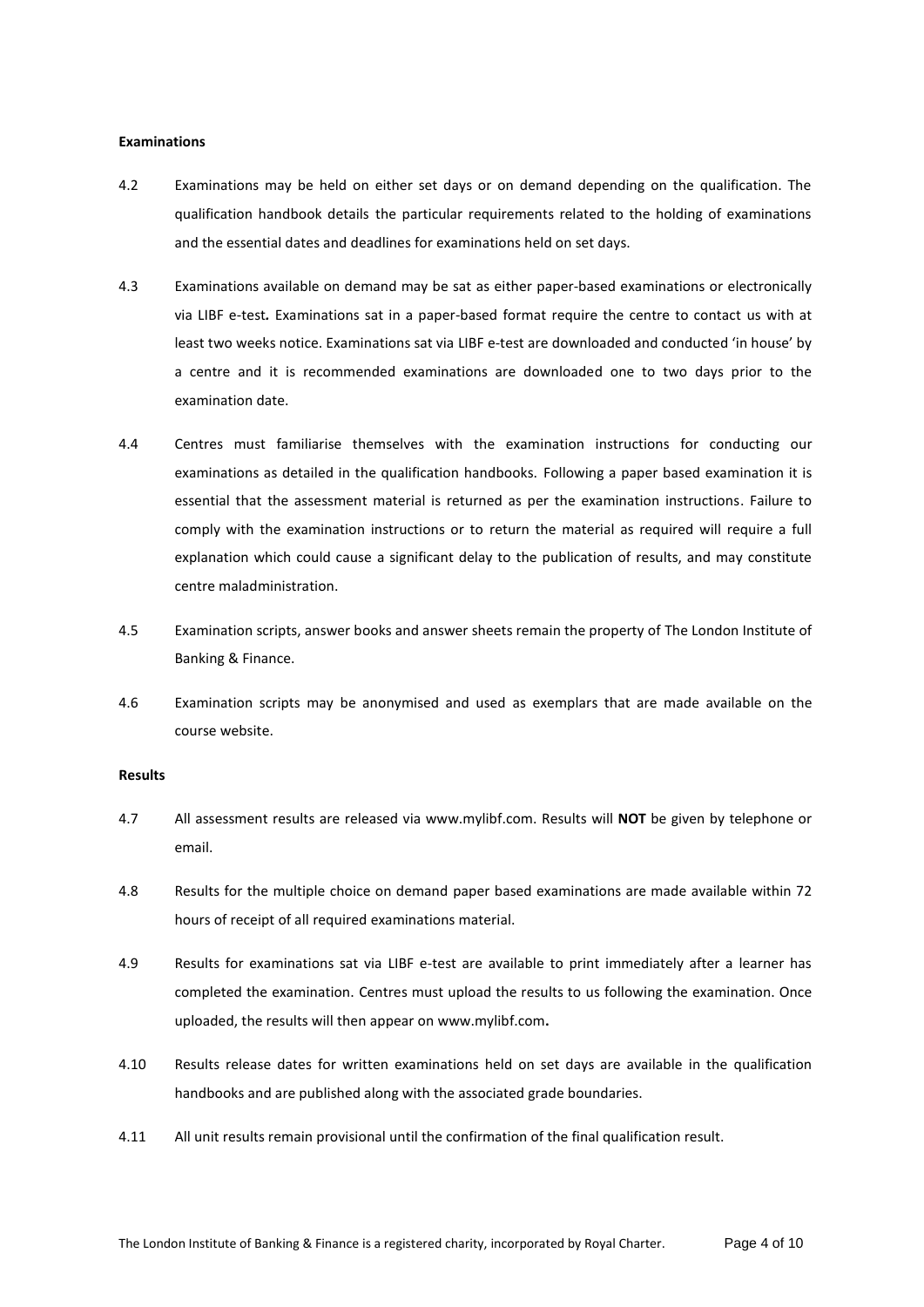## **5. Certificates**

- 5.1 We will automatically produce certificates at the end of the academic year for students who have successfully completed the qualification. Certificates are sent to the centre's examinations officer to distribute.
- 5.2 Centres that complete the qualification before the end of the academic year can request certificates early provided that every student within the cohort has completed the qualification.
- 5.3 The certificate is the formal proof that a student has been awarded a qualification by us.
- 5.4 A centre, on a student's behalf, may request a credit certificate from us upon completion of a unit within a qualification. This is an option only, and will not be generated automatically. Such a request will incur a [fee.](http://www.libf.ac.uk/docs/default-source/financial-capability/teacher-exam-officer-information/additional-fees.pdf?sfvrsn=2)
- 5.5 If a centre does not receive their qualification certificates they must contact the Financial Capability team.
- 5.6 The name quoted on a student's certificate will be as quoted on **MyLIBF** upon registration. If a name held by us is incorrect the centre must notify us as soon as they receive their registration confirmation. If the centre does not do this, and a certificate is issued in the wrong name, the centre will be required to return the incorrect certificate and pay a fee in order to be provided with a replacement certificate.
- 5.7 A centre may request a replacement certificate under the following circumstances:
	- a. The centre fails to receive the original certificate.
	- b. The centre receives an original certificate that has been damaged in transit.
	- c. The centre loses the original certificate. A certificate is defined as lost if it is issued by us and received by the centre, but subsequently lost. If the original certificate is subsequently found, the centre must return the replacement certificate.
	- d. The centre receives a certificate containing a production error, for example, if the name of the qualification is incorrect.
	- e. The student changes their name after the original certificate is issued.
- 5.8 A centre or student requesting the replacement of an original certificate will be required to complete an [application form.](http://www.libf.ac.uk/study/financial-capability/teacher-and-exam-officer-information) The application form must include a statement confirming the status of the original certificate, ie lost, damaged, etc, describing in as much detail as possible the circumstances of their need for a replacement certificate. We will not accept verbal requests for replacement certificates. The application form must be accompanied by a [fee,](http://www.libf.ac.uk/docs/default-source/financial-capability/teacher-exam-officer-information/additional-fees.pdf?sfvrsn=2) where appropriate.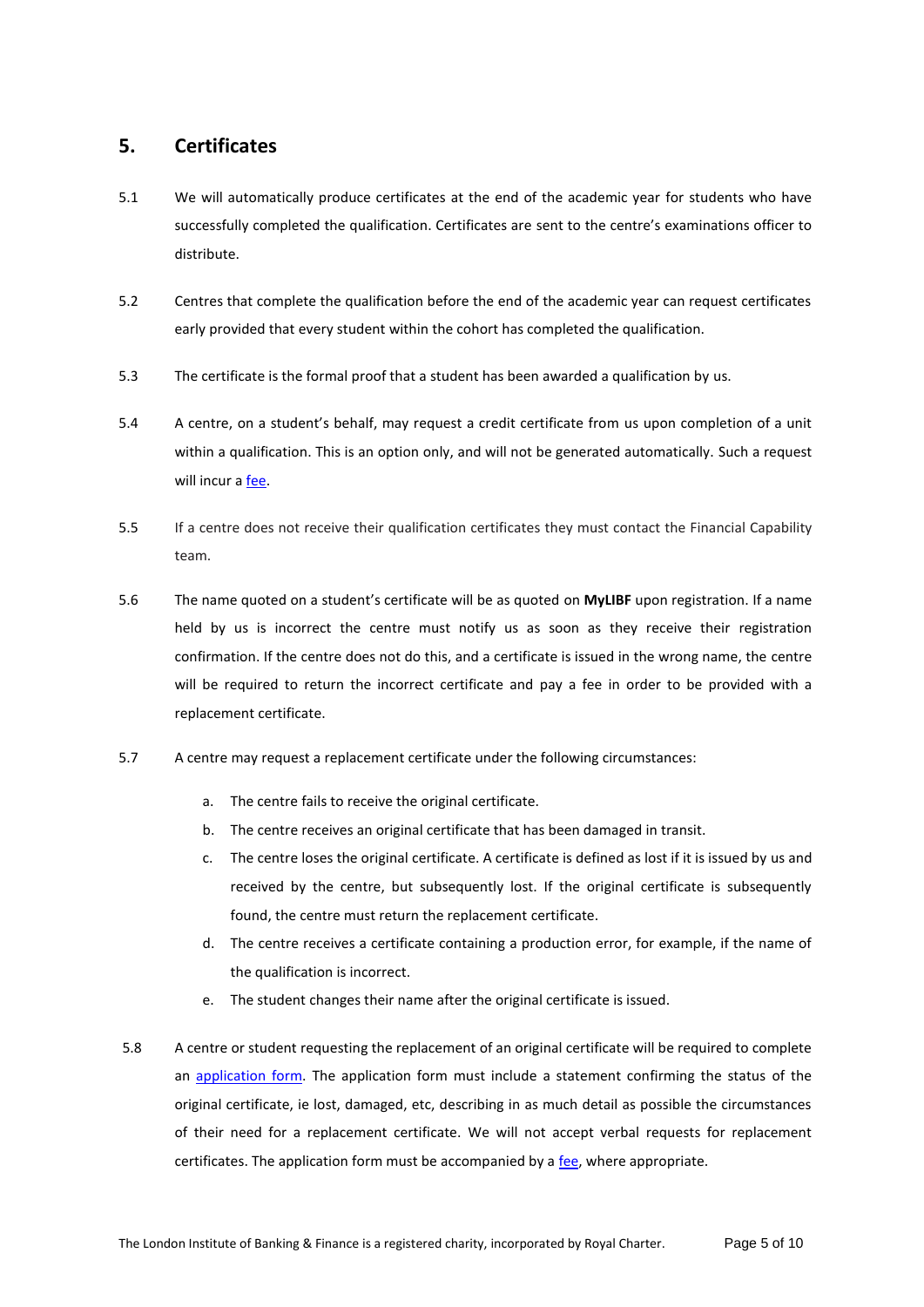## **6. Malpractice and Maladministration**

#### **Definitions**

6.1 For the purpose of this document 'malpractice' is defined as:

Any act, or failure to act, that threatens or compromises the integrity of the academic process or the validity of The London Institute of Banking & Finance's qualifications and their certification. This includes: acts of plagiarism or other misconduct; and / or actions that compromise the reputation or authority of The London Institute of Banking & Finance, its centres, officers and employees.

6.2 'Maladministration' is defined as:

Any act or failure to act, whether deliberate or not, which results in the centre not complying with the specified requirements for delivery of the units and qualifications. This includes lack of care, judgment or honesty when administering or managing processes related to the delivery of units and qualifications.

6.3 We treat all cases of suspected malpractice and maladministration with the utmost seriousness and will investigate all suspected and reported incidents. Suspected malpractice must be reported to us as soon as possible. The incident should also be reported internally according to the centre's internal policies and procedures.

#### **Student malpractice**

- 6.4 Our Malpractice Committee will consider all cases of suspected student malpractice on an individual basis. The committee is empowered to impose sanctions on a student where a case of malpractice is considered proven. A centre is obliged to report all cases of suspected student malpractice to us*.* A centre that fails to co-operate with us regarding student malpractice may also receive sanctions.
- 6.5 For further details of student malpractice, dealing with suspected incidents and possible sanctions, including examples of what may constitute malpractice, refer to the Student Malpractice Policy and Procedures.

#### **Centre malpractice and maladministration**

6.6 We will investigate all cases of possible centre malpractice and maladministration. Depending on the seriousness of the incident these investigations may include visits to the centre and, where necessary, applying sanctions against the centre, which may include terminating the centre arrangements.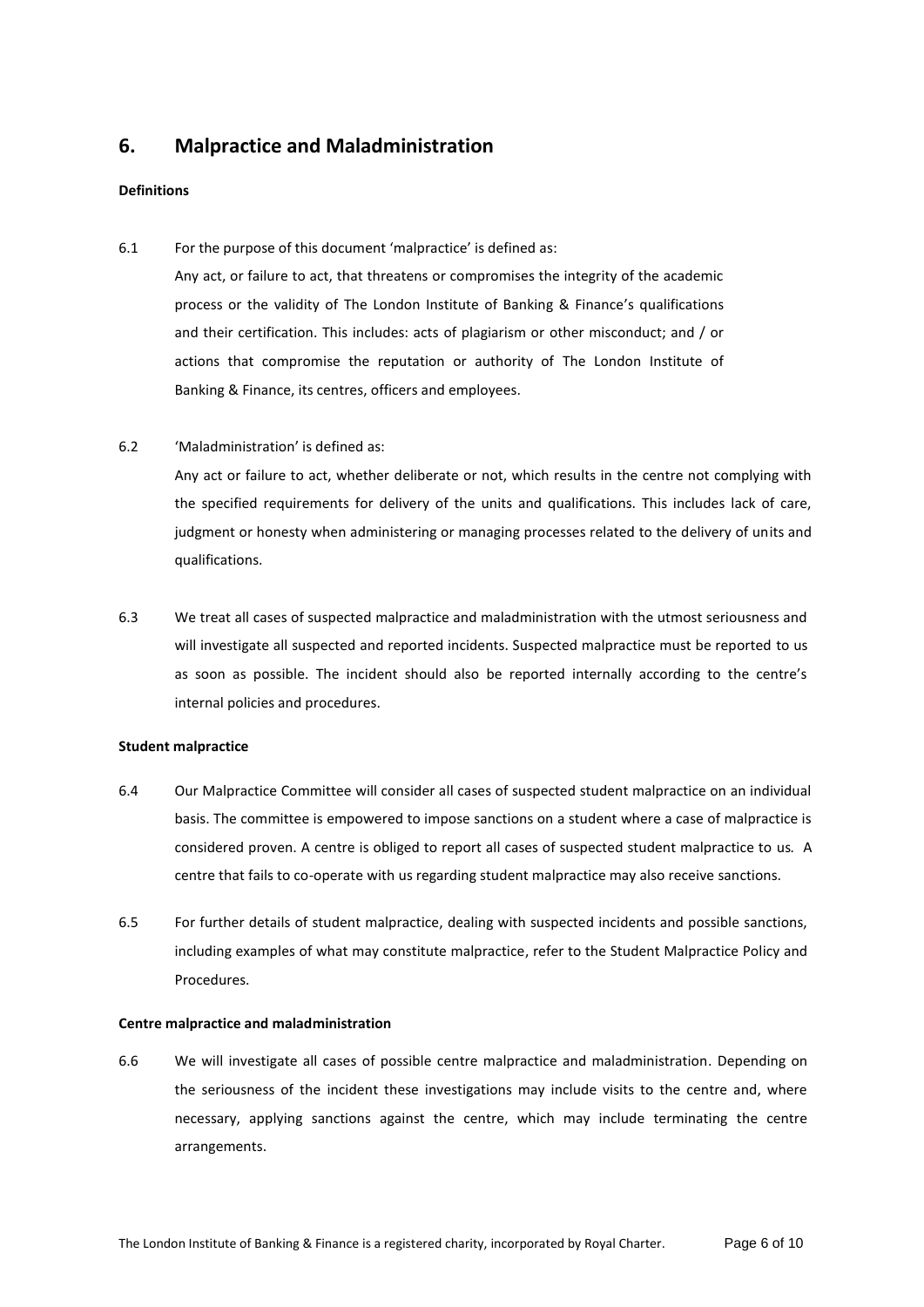6.7 For further details of centre malpractice and maladministration, dealing with suspected incidents and possible sanctions, including examples of what may constitute centre malpractice and maladministration, refer to the Centre Malpractice and Maladministration Policy and Procedures.

## **7. Complaints and Appeals**

### **Complaints**

- 7.1 We are committed to providing a high standard of service to our students and centres to ensure their concerns are dealt with fairly, openly and honestly. We will give careful consideration to all complaints.
- 7.2 The policy and procedures for dealing with a student complaint or appeal is set out in the Complaints Policy.

#### **Appeals**

- 7.3 The appeals process is available to all students or centres on a programme of learning with us, with the exception of students who have had their registration suspended.
- 7.4 A centre has the right to appeal to us*,* on behalf of their student(s), to review decisions that have been made in the course of the assessment of their qualification.
- 7.5 An appeal may only be submitted in relation to final decisions.
- 7.6 An appeal will only be accepted if submitted within the relevant time limit.
- 7.7 For further information on how appeals are dealt with refer to the Appeals Policy and Procedures.

## **8. Accessibility**

## **Equal opportunities**

- 8.1 We are committed to creating a culture in which diversity and equality of opportunity are promoted and in which unlawful discrimination is not tolerated. This is set out in the Equality and Diversity Policy.
- 8.2 Centres must abide by the principles set out in the Equality and Diversity Policy when undertaking any activity related to their students studying for a qualification.
- 8.3 We design qualifications and assessments to ensure that they are delivered and assessed in a way that will not subject students to discrimination, and in such a way as to challenge stereotypes and address inequality. Qualifications are designed to reduce the chance of inadvertent discrimination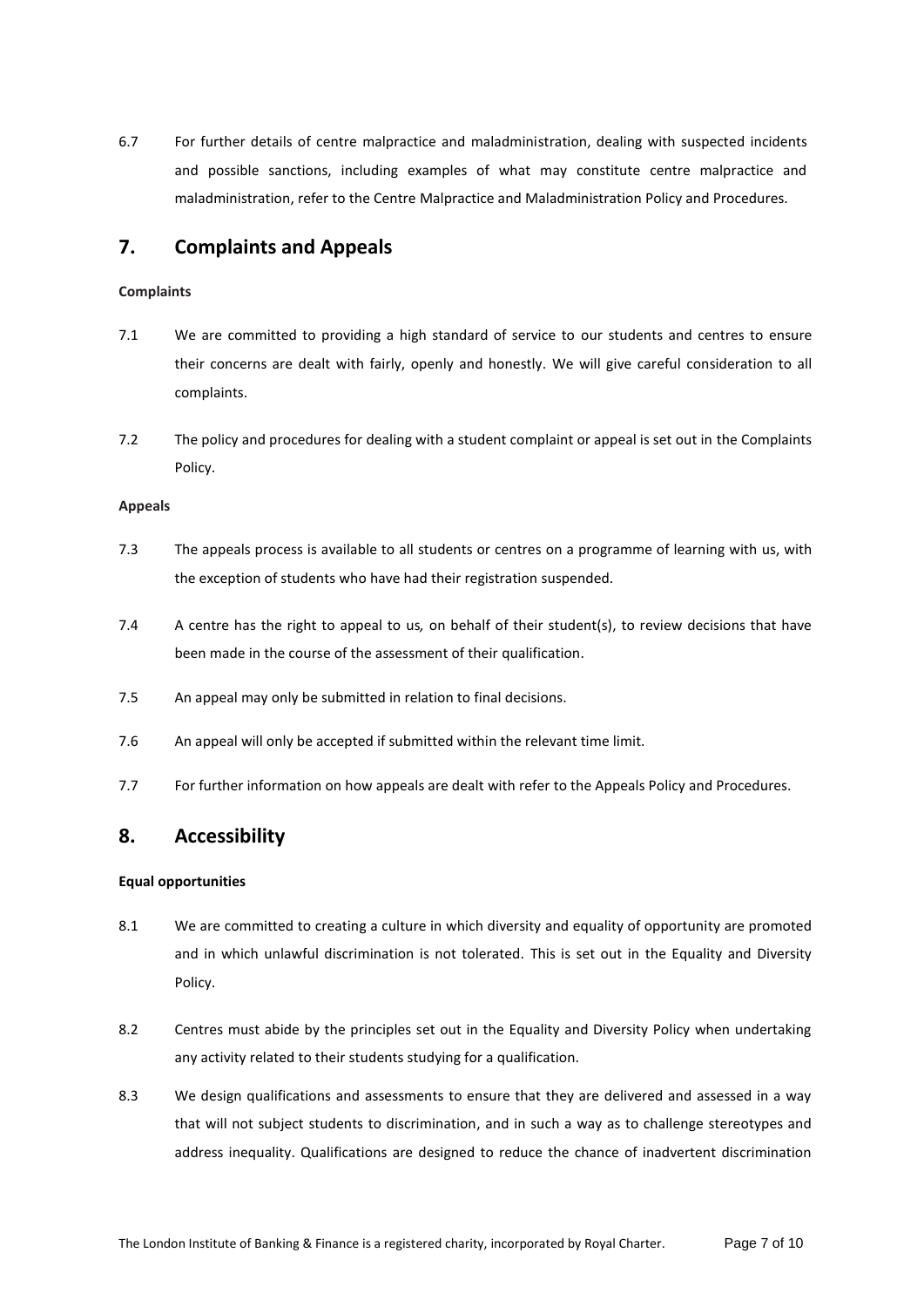and both support material and written questions for examinations, which include multiple-choice questions, are designed to maximise readability, legibility, appearance, presentation and layout

8.4 We endeavour to ensure that students have fair and equal access to the same subjects and that they are assessed without discrimination.

#### **Special considerations**

- 8.5 Special considerations apply to students who believe they have been disadvantaged during, or just before, an assessment because of an injury, illness or other unforeseen temporary circumstances beyond their control that may have adversely affected their performance in one or more assessments. We recognise that, as a result of such circumstances, some students may not be able to demonstrate their true level of ability during an assessment.
- 8.6 Applications for special consideration may be made by the centre on behalf of a student, or group of students, whom they have registered.
- 8.7 Centres should be aware that failure to comply with our guidance regarding special considerations has the potential to constitute centre malpractice and maladministration.
- 8.8 For full details on special considerations applications and examples of potential outcomes see the Special Considerations Policy and Procedures.

#### **Reasonable adjustments**

- 8.9 We realise that students can suffer from unique learning difficulties, illnesses or disabilities which may prevent them from demonstrating their true level of ability during an assessment. The Reasonable Adjustments policy is intended to address the needs of students with disabilities and provides for flexible examination arrangements and the provision of learning materials in accessible formats, which are available to students for the duration of their studies.
- 8.10 The criteria for reasonable adjustments recognise, but are not limited to, the protected characteristics identified in the Equality Act 2010. They also apply to those students who have a specific learning difficulty or disability that has been identified prior to the assessment. Centres can, subject to approval, put into place reasonable adjustments to mitigate the impact of the identified disadvantage.
- 8.11 A centre may request reasonable adjustments if a student is experiencing a permanent or longstanding disability, illness or special educational need / learning difficulty. These examples are not exhaustive and should only be used as a guide to the circumstance in which an application for reasonable adjustments may be made.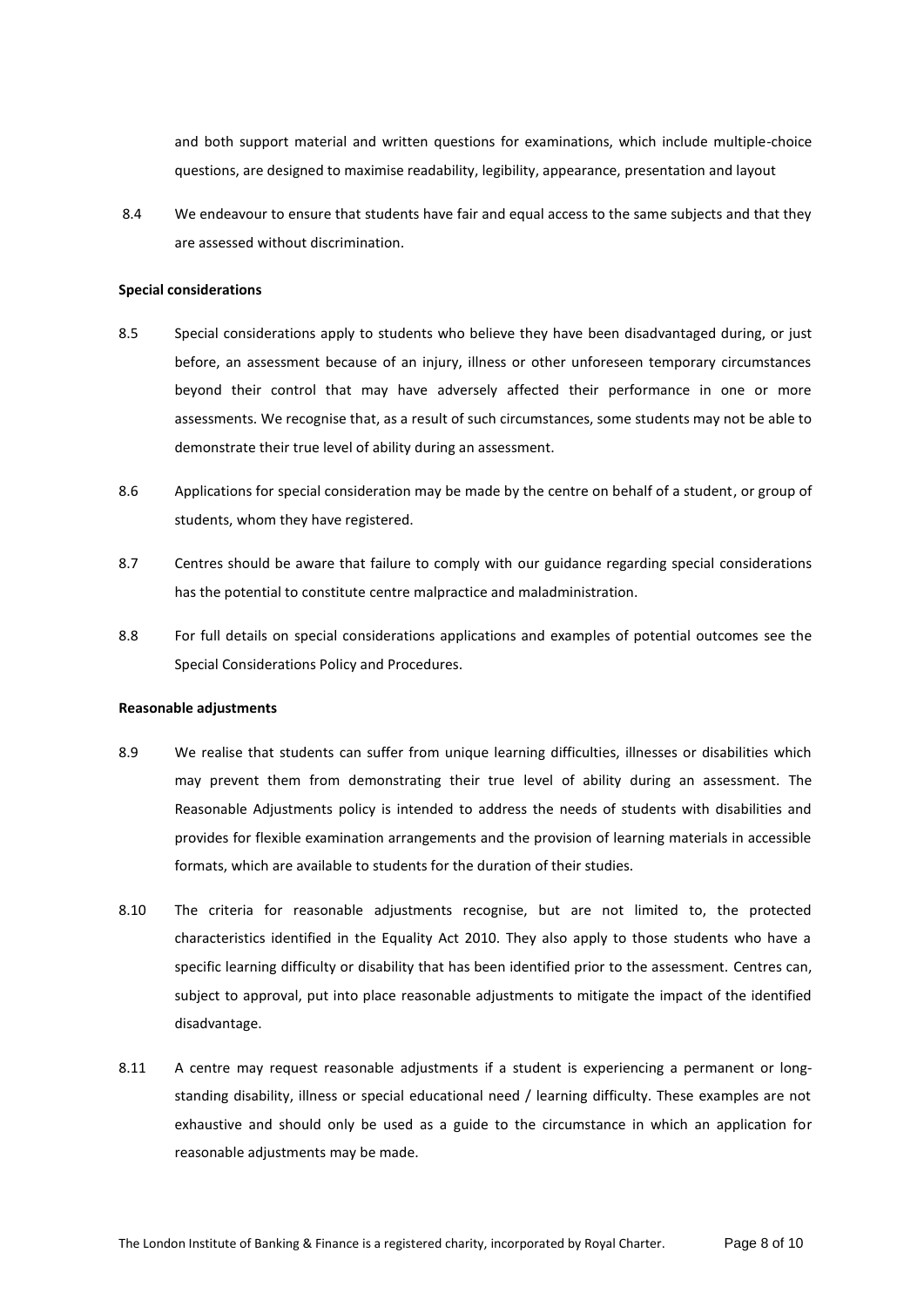8.12 For full details on reasonable adjustments criteria and applications refer to the Reasonable Adjustments Policy and Procedures.

## **Data protection**

8.13 We are committed to following good practice for handling personal information in accordance with the principles of the relevant data protection legislation. For full details on data protection refer to the Data Protection / Privacy statement.

## **9. General conduct**

9.1 Centres are expected to conform to reasonable standards of behaviour, honesty and integrity and behave with respect, courtesy, and in a professional manner at all times towards our staff and any other individual involved in any part of the deliver of a qualification.

## **10. Financial Capability Policies and Procedures**

10.1 Centres are strongly advised to familiarise staff and students with our policies and procedures for Financial Capability qualifications in order to understand and make appropriate use of the services that we provide throughout the course of study. All policies are subject to regular review, centres are therefore advised to refer to the version available on the website rather than a previously printed copy. The following written policies are available online:

#### [Appeals Policy and Procedures](http://www.libf.ac.uk/docs/default-source/Shared-FC-CPQ-policies/Shared-FC-CPQ-policies/appeals-policy.pdf?sfvrsn=0)

[Assessment and Result Enquiry Policy](http://www.libf.ac.uk/docs/default-source/financial-capability/fc-policies/fc-assessment-result-enquiry-policy.pdf?sfvrsn=2)

[Centre Arrangements Policy](http://www.libf.ac.uk/docs/default-source/Shared-FC-CPQ-policies/centre-arrangements-policy.pdf?sfvrsn=2)

[Centre Malpractice and Maladministration Policy](http://www.libf.ac.uk/docs/default-source/Shared-FC-CPQ-policies/centre-malpractice-and-maladministration-policy.pdf?sfvrsn=2)

[Complaints Policy and Procedures](http://www.libf.ac.uk/docs/default-source/financial-capability/fc-policies/fc-complaints-policy.pdf?sfvrsn=6)

[Conflict of Interest Policy](http://www.libf.ac.uk/docs/default-source/Shared-FC-CPQ-policies/conflict-of-interest-policy.pdf?sfvrsn=2)

[Data protection / Privacy statement](http://www.libf.ac.uk/about-us/data-protection-privacy-cookie-policy)

[Equality and Diversity Policy](http://www.libf.ac.uk/docs/default-source/About-us-docs/equality-and-diversity-policy-2017.pdf?sfvrsn=8)

[Reasonable Adjustments Policy and Procedures](http://www.libf.ac.uk/docs/default-source/financial-capability/fc-policies/fc-reasonable-adjustments-policy.pdf?sfvrsn=2)

[Special Considerations Policy and Procedures](http://www.libf.ac.uk/docs/default-source/financial-capability/fc-policies/fc-special-consideration-policy.pdf?sfvrsn=2)

[Student Malpractice Policy and Procedures](http://www.libf.ac.uk/docs/default-source/financial-capability/fc-policies/fc-student-malpractice-policy.pdf?sfvrsn=2)